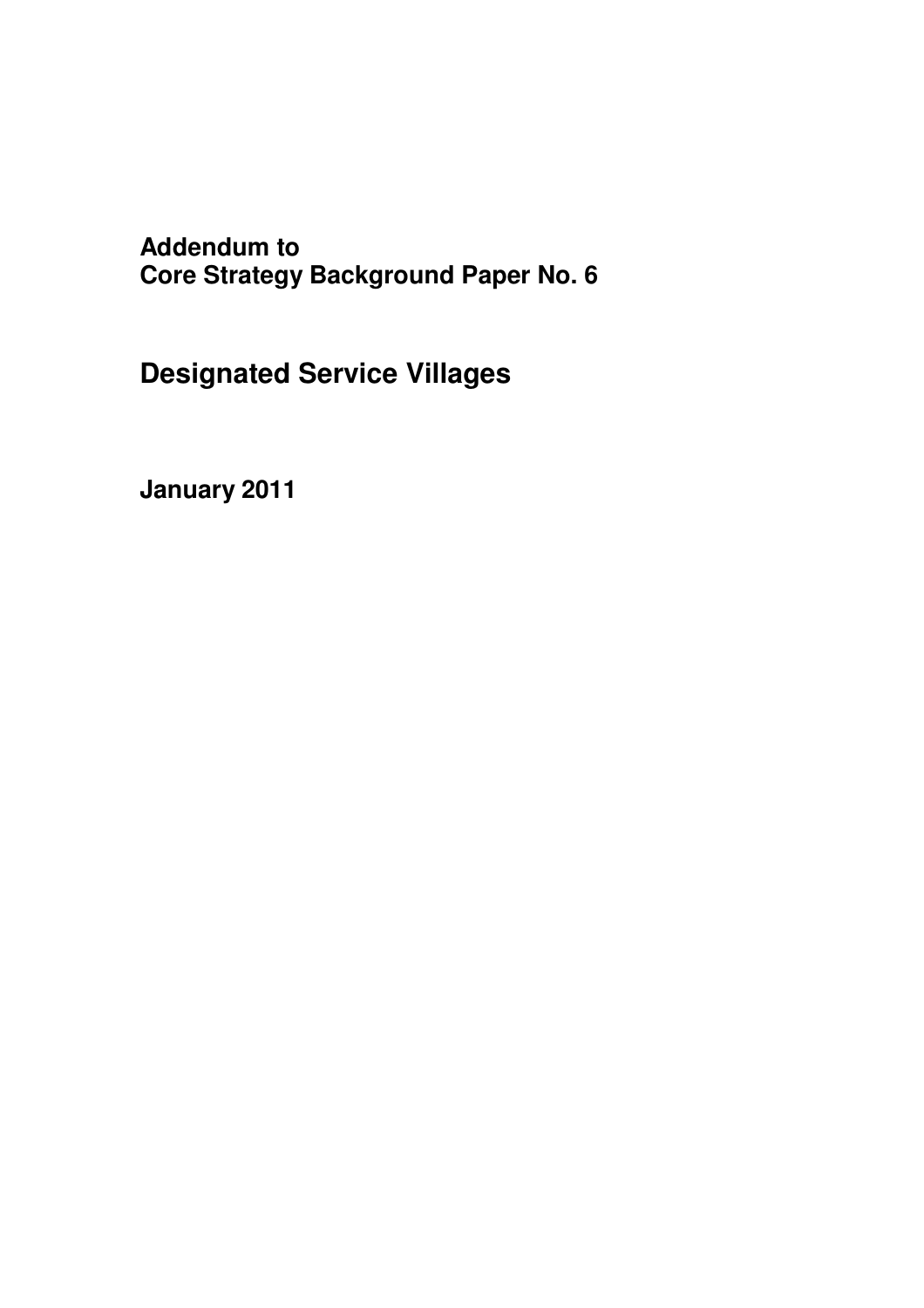*\_\_\_\_\_\_\_\_\_\_\_\_\_\_\_\_\_\_\_\_\_\_\_\_\_\_\_\_\_\_\_\_\_\_\_\_\_\_\_\_\_\_\_\_\_\_\_\_\_\_\_\_\_\_\_\_\_\_\_\_\_\_\_\_\_\_\_\_\_\_\_\_\_\_\_\_\_\_*

### **Introduction**

A1 This Addendum to the Background Paper identifies changes to the evidence which has resulted in the Council amending the list of Designated Service Villages between publication of Background Paper No.6 and the Draft Core Strategy Document and the publication of the Submission Draft (Publication version) of the Strategy. The changes are attributable to updated flood risk data released by the Environment Agency, the availability of information on potential development sites arising from work on the Site Allocations DPD, and additional evidence provided through responses to the draft Core Strategy.

#### **Flood Risk**

- A2 Subsequent to the publication of Background Paper No.6, the Environment Agency has released more up to date information on flood risk. This principally affects the River Ouse catchment and indicates that a number of settlements are now affected by a higher probability of flood risk, although the risk of flooding is reduced to a low residual risk where there are modern flood defences such as at Selby. At the same time land at reduced risk has been identified in villages such as Cawood and Ulleskelf, which were previously regarded as high flood risk.
- A3 As a number of changes have also been made to the District housing requirement and the planned spatial distribution of development (after consultation on the Draft Core Strategy), the Council has undertaken a review of the PPS25 Sequential Test. This has resulted in a reassessment of the growth potential and 'Service Village' status of Cawood, Ulleskelf and Wistow.
- A4 Designated Service Villages have been selected on the basis of sustainability criteria (location, access to services etc), and potential to accommodate additional housing development. At the time of publishing the Draft Core Strategy, while Cawood and Ulleskelf were considered to have sustainable characteristics they were not considered suitable for continued growth owing to high flood risk. The updated flood risk data suggests that there is potential for limited housing development which avoids high flood risk land in both villages. Cawood and Ulleskelf have therefore been added to the list of Designated Service Villages.
- A5 Conversely, Wistow which was previously identified as a designated Service Village has been reclassified as a Secondary Village as a result of a higher flood risk assessment.

#### **Growth Potential**

A6 Byram and Brotherton are relatively sustainable settlements which share a good range of local services and have good accessibility to services and employment in nearby Castleford and Pontefract. Neither was previously proposed as a Designated Service Village because of constraints on future growth. However, work in connection with the Site Allocations DPD has identified a number of potential development sites and both villages have been Designated as 'linked' Service Villages.